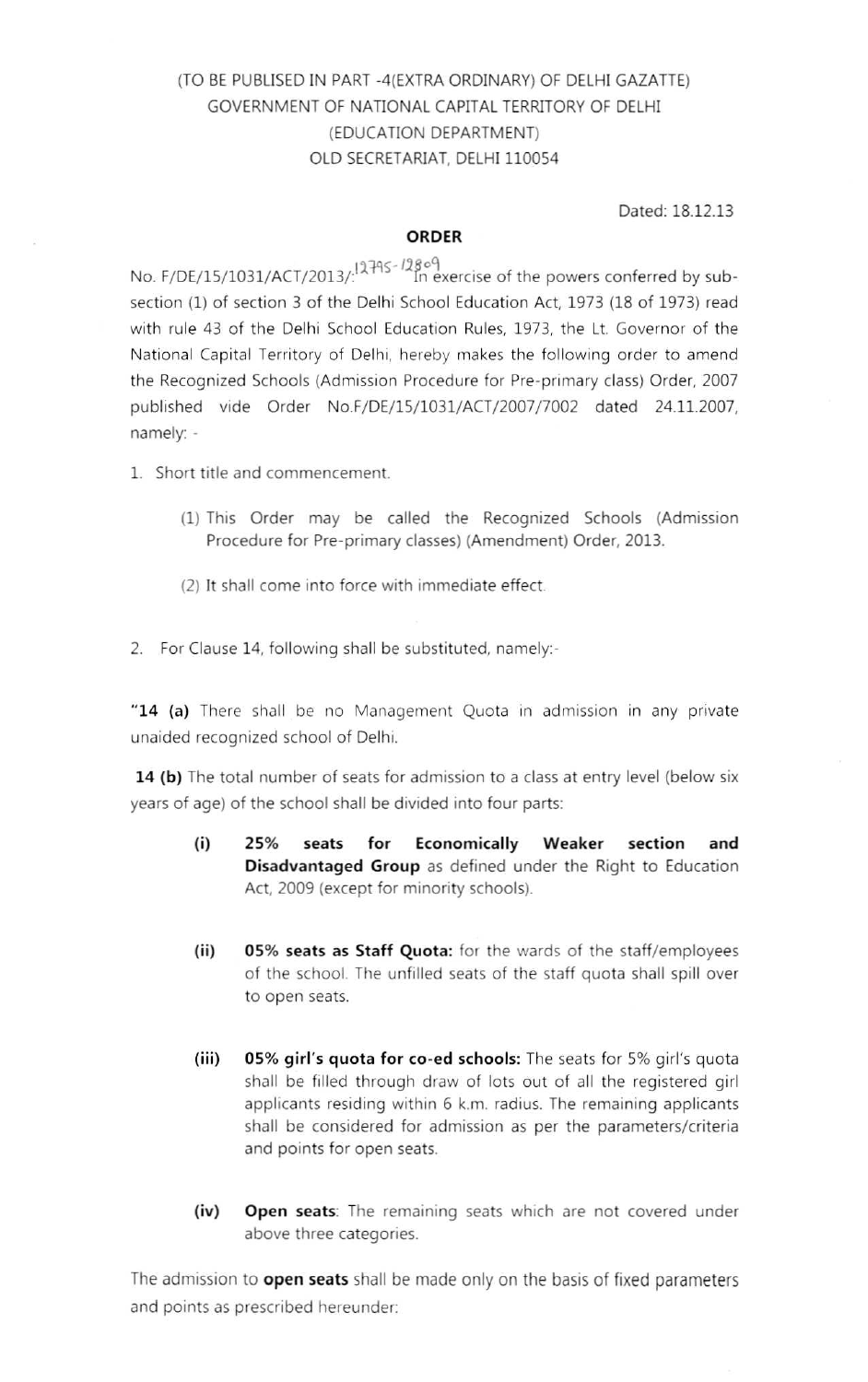| Parameters/ Criteria       | Points |
|----------------------------|--------|
| Neighbourhood up to 6 km   | 70     |
| Sibling studying in school | 20     |
| Parent Alumni of school    | 05     |
| Inter-State Transfer case  | 05     |
| <b>TOTAL</b>               | 100    |
|                            |        |

In case seats remain vacant / unfilled, same shall be filled by draw of lots.

The schools are not allowed to fix additional points other than the points specified above.

## 14{c) Minority Schools:

- (i) 25% Economically Weaker Section and Disadvantaged Group quota is not mandatory for minority schools. However those minority schools, which have been allotted land by the Govt. Agencies shall have to admit the children belonging to EWS category to the extent of 20% at entry level and provide free-ship to them till the completion of their school education, in view of Hon'ble Delhi High Court's Order dated 24.09.2012 and 04.12.2012 in WP(C) No. 6439/2011 and 3715/2011
- (ii) 05% staff quota is applicable as in other schools.
- (iii) 05% girl's quota for co-ed schools is applicable as in other schools.
- (iv) Minority schools shall have the right to reserve seats for the students belonging to the minority concerned. The extent of seats reserved / unreserved shall be announced and the procedure followed shall be publicized through their web sites, notice boards, and/or whatever process they follow for admission. The process of admissions will be in an open, transparent and fair manner.
- (v) The remaining seats, if any, will be treated as open seats and admission to these seats will be on the basis of fixed parameters/criteria and fixed points as prescribed in clause 14 (b) (iv) above.

## 14(d) Schools set up for specific Government services like Armed Forces/Paramilitary Forces/Central Services /AII India Services.

- (i) The 25% Economically Weaker Section and Disadvantaged Group quota is applicable as in other schools.
- (ii) 05% staff quota is applicable as in other schools.
- (iii) 05% girl's quota for co-ed schools is applicable as in other schools.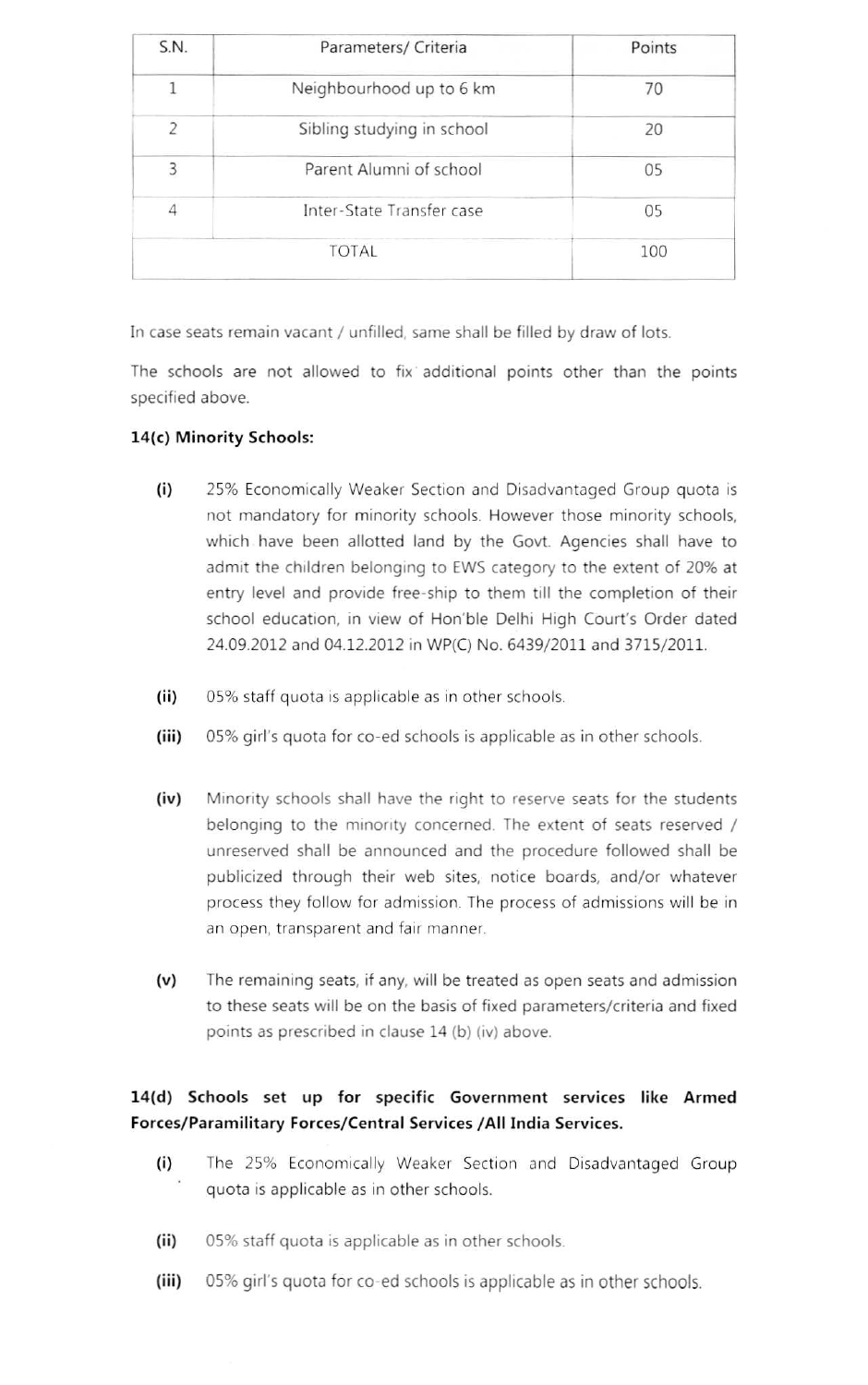- (iv) Such schools shall have the right to reserve seats for the wards of specific Government services like Armed Forces/Paramilitary Forces/Central Services /AII India Services. They shall have a transparent procedure of admission.
- (v) The remaining seats will be treated as open seats and admission to these seats will be on the basis of fixed parameters/criteria and fixed points as prescribed in clause 14 (b)(iv) above.

14 (e) The schools shall identify localities within a 6 kms radius (whether aerial or road distance) and publicise on their websites, notice boards and through whatever admission process they normally use to ensure maximum transparency."

This disposes off the directions passed by the Hon'ble High Court vide Order dated 25/09/2013 In WPC No: 2463/2013 titled 'Social Jurist: A Civil Rights Group Vs Lt. Governor of NCT of Delhi and Anr'.

> By order and in the name of the Lt. Governor of the National Capital Territory of Delhi

nathung  $\mathbf v$ 

(Dr. MADHU RANI TEOTIA, IAS) ADDITIONAL SECRETARY(EDUCATION)

## No.F/DE/15/1031/ACT/2013/12795 - 12809

Dated:  $18/12/13$ 

Copy to :-

- 1. Pr. Secretary to Lieutenant Governor, GNCT of Delhi.
- 2. OSD to Chief Secretary, GNCT of Delhi.
- 3. Pr. Secretary (Education), GNCT of Delhi.
- 4. Director (Education), Dte. of Education, GNCT of Delhi.
- 5. Directors (Education), North, South and East MCD.
- 6. Director (Education), New Delhi Municipal Council.
- 7. Chief Executive Officer, Delhi Cantonment Board.
- 8. Director, Directorate of Information and Publicity, GNCT of Delhi.
- 9. All Special/Addl. Directors/RDEs/JDEs/DDEs/ADEs, Dte. of Education, GNCT of Delhi.
- 10. All Branch Incharges, Dte. of Education, GNCT of Delhi.
- 11. OS (IT) with the request to place it on the website of Directorate of Education.
- 12. Guard file.

 $\sqrt{|g_1|^2}$ . 13

(Dr. MADHU RANI TEOTIA, IAS) ADDITIONAL SECRETARY(EDUCATION)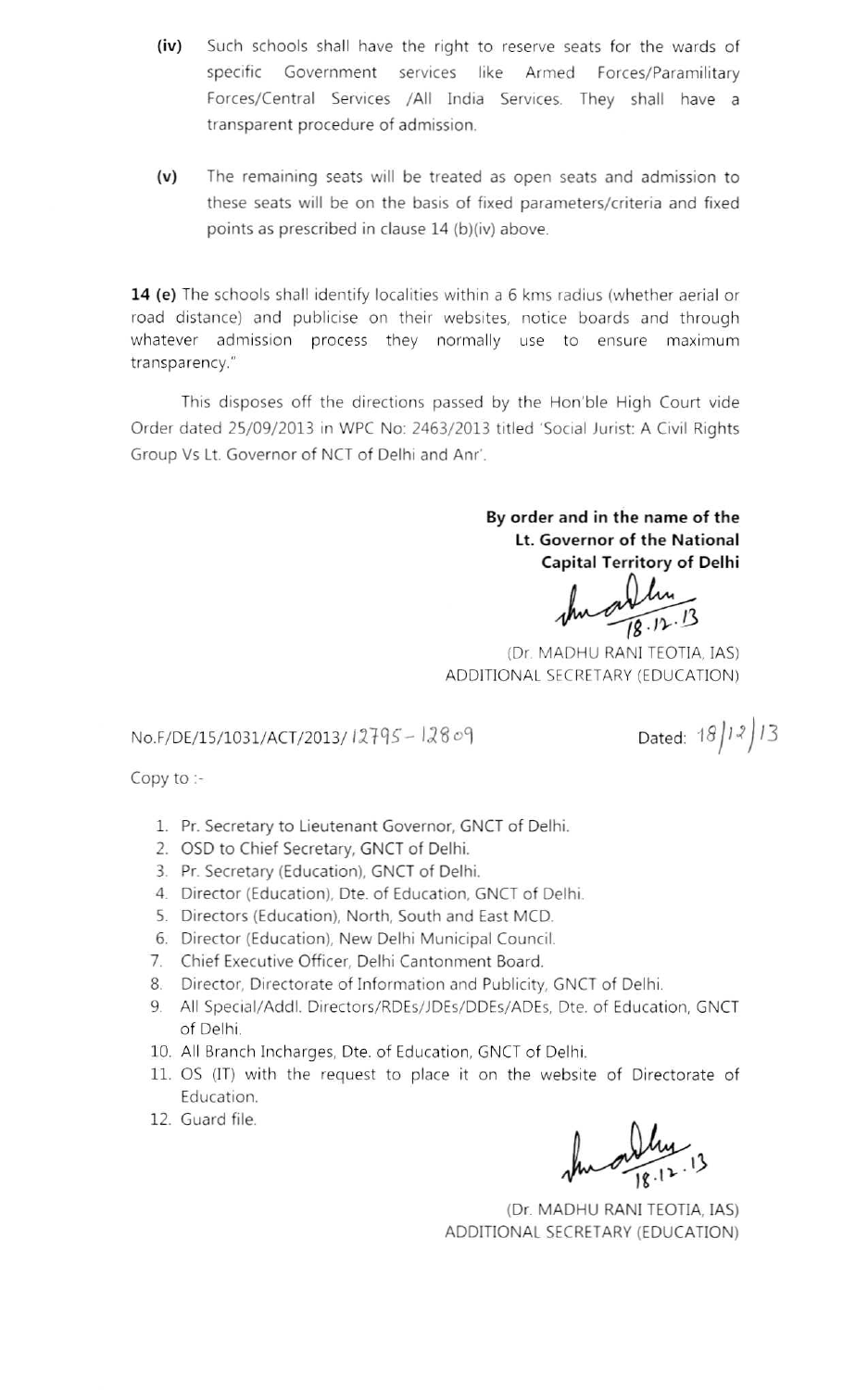# **<sup>~</sup> '{!\it q?l 'Jf11T - <sup>4</sup> 3ffl1WXUT 1l 101if>t~ <sup>t</sup>'11'1f)** राष्ट्रीय राजधानी क्षेत्र दिल्ली सरकार शिक्षा निदेशालय पुराना सचिवालय, नई दिल्ली -110054

<i= ~{15(1031)~/2013 \ p.l-q, -1)-~ol ~ • <sup>I</sup>gj,.,.)n

# आदेश

**\ , ..:i-q ~ \_I )...309** संख्या डी.ई.15(1031)अधिनियम / 2013**)' दिनांक l ४| दिसम्बर 2013 :— दि** रकल शिक्षा अधिनियम 1973 के नियम 43 सहपठित दिल्ली स्कूल शिक्षा अधिनियम 1973 की धारा 3 के तहत अपनी प्रदत्त शक्तियों का प्रयोग करते हुए राष्ट्रीय राजधानी क्षेत्र दिल्ली के उपराज्यपाल निजी मान्यता प्राप्त विदयालय (पूर्व-प्राथमिक कक्षाओं के लिए दाखिला प्रक्रिया) आदेश, 2007 प्रकाशित द्वारा अधिसचना /आदेश संख्या डी.ई.15(1031)अधिनियम / 2007 / 7002 दिनांक 24. 11.2007 में निम्न संशोधन करते है :--

1. संक्षिप्त शीर्षक एवं प्रारंभ

- (1) इन नियमों को निजी मान्यता प्राप्त विदयालय (पूर्व–प्राथमिक कक्षाओं के लिए दाखिला प्रक्रिया) (संशोधन) आदेश, 2013 कहा जाएगा।
- (2) यह आदेश तत्काल प्रभावी होगा।
- 2. खण्ड 14 के स्थान पर निम्न प्रतिस्थापित किया जाएगा, अर्थात् :-

"14(क) निजी मान्यता प्राप्त विदयालय में दाखिले के लिए कोई प्रबन्धन कोटा नहीं होगा।

14(ख) विदयालय के प्रवेश स्तर (6 वर्ष आयु से कम) पर दाखिले के लिए उपलब्ध कूल सीटों को चार भागों में विभक्त किया जाएगा :--

- (i) 25 प्रतिशत सीटें आर्थिक रूप से कमजोर तथा लाभहीन वर्ग के विद्यार्थियों के लिए जैसाकि शिक्षा का अधिकार अधिनियम 2009 में परिभाषित है। (अल्प संख्यक विदयालयों को छोडकर)
- (ii) 5 प्रतिशत सीटें विदयालय कर्मचारी कोटा : विदयालय में कार्यरत कर्मचारियों / स्टाफ के बच्चों हेतू। इस कोटे में रिक्त सीटों का खुली सीटों में स्थानांतरण हो जाएगा।
- (iii) सहशिक्षा विदयालयों में 5 प्रतिशत बालिका कोटा : 5 प्रतिशत बालिका कोटे की सीटें, पंजीकृत बालिका आवेदकों, जोकि विदयालय के 6 किलोमीटर की परिधि के भीतर निवासरत हो, के मध्य लाटरी निकालकर भरी जाएगी। बची हुई बालिकाओं के आवेदनों पर दाखिले के लिए खुली सीटों के लिए स्थापित स्थाई मापदण्डों व अंकों के अनुसार ही विचार किया जायेगा।
- (iv) खुली सीटें : वह सीटें जो उपरोक्त तीनों वर्गों के अंतर्गत नहीं आते हैं।

खुली सीटों के अंतर्गत दाखिला निम्न स्थापित स्थाई मापदण्डों एवं अंकों के आधार पर ही किया जाएगा।

| क्रम संख्या   मापदण्ड / कसौटी          | अंक |
|----------------------------------------|-----|
| 6 किलोमीटर तक का परिधि क्षेत्र         | 70  |
| भाई-बहन उस विदयालय में ही शिक्षारत हैं | 20  |
| अभिभावक विद्यालय के विद्यार्थी रहे हों | 5   |
| अंतर्राज्यीय स्थानांतरण मामला          | 5   |
| कुल योग                                | 100 |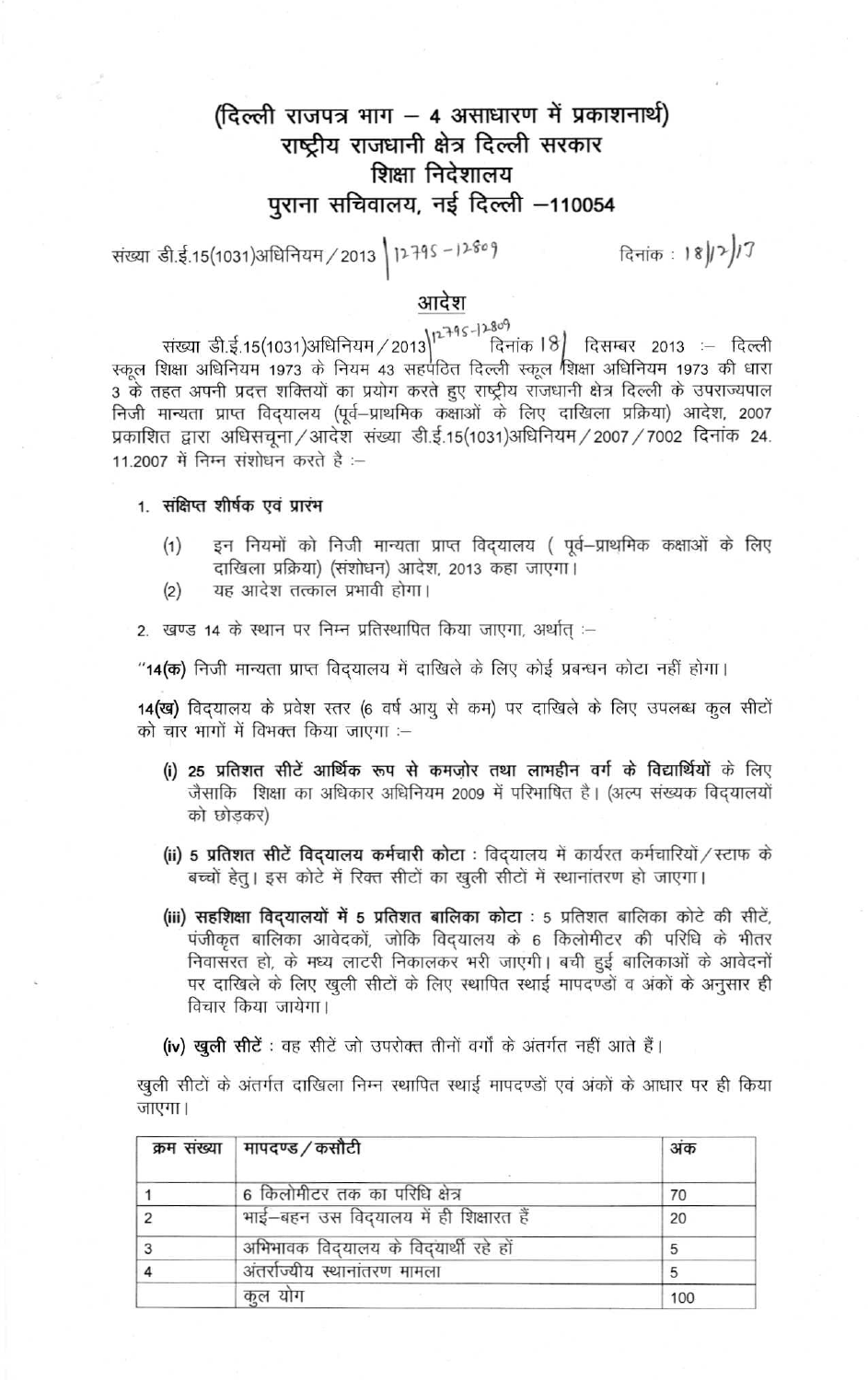#### यदि सीटें रिक्त रह जाती है तो वह लाटरी के माध्यम से भरी जाएगी।

विद्यालय उपरोक्त वर्णित मापदण्डों /अंकों के अतिरिक्त अन्य कोई मापदण्ड /अंक स्थापित नहीं करेगा।

### 14(ग) अल्प संख्यक विदयालय:

- आर्थिक रूप से कमजोर तथा लाभहीन वर्ग के विद्यार्थियों के लिए 25 प्रतिशत सीटों का  $(i)$ आरक्षण अल्प संख्यक विदयालयों के लिए अनिवार्य नहीं है। परन्तु माननीय दिल्ली उच्च न्यायालय के आदेश दिनांक 24-9-2012 व 4-12-2012 जो कि WP(C) No. 6439/2011 व 3715/2011 में दिया गया है को ध्यान में रखते हुए, ऐसे अल्प संख्यक विद्यालय जिन्हें किसी भी सरकारी संस्था / अधिकरण / विभाग द्वारा भूमि का आबंटन हुआ है वे आर्थिक रूप से कमज़ोर वर्ग के विद्यार्थियों के लिए 20 प्रतिशत सीटें प्रवेश स्तर पर आरक्षित करेगें तथा विदयालयी शिक्षा पूर्ण होने तक उन्हें निःशुल्क शिक्षा प्रदत्त करेंगे।
- (ii) 5 प्रतिशत सीटें विदयालय कर्मचारी कोटा / स्टाफ, अन्य विदयालयों के अनुरूप।
- (iii) सहशिक्षा विदयालयों में 5 प्रतिशत बालिका कोटा, अन्य विदयालयों के अनुरूप।
- (iv) अल्पसंख्यक विदयालयों को सम्बधित अल्पसंख्यक समुदाय के विदयार्थियों के लिए सीटें आरक्षित करने का अधिकार होगा। विदयालयों द्वारा आरक्षित व गैर-आरक्षित सीटों की घोषणा की जाएगी तथा अनुसरणीय प्रक्रिया का प्रकाशन सूचनापटल, वेबसाईट तथा/अथवा चाहे वह दाखिले के लिए कोई भी प्रक्रिया अपनाते हो पर करना होगा। दाखिला प्रक्रिया खुली, पारदर्शी तथा उचित होनी चाहिए।
- (v) शेष सीटों, यदि कोई हो तो, को खुली सीटें माना जाएगा और इन रिक्त सीटों को उपरोक्त खण्ड 14(ख)(iv) के अंतर्गत स्थापित स्थाई मापदण्डों एवं अंकों के आधार पर ही भरा जाएगा।

14(घ) निधारित सरकारी सेवाओं के लिए स्थापित विदयालय जैसेकि सैनिक बल / अर्घसैनिक बल /केन्द्रीय सेवाएं/अखिल भारतीय सेवाएं :

- 25 प्रतिशत कोटा आर्थिक रूप से कमजोर तथा लाभहीन वर्ग के विद्यार्थियों के लिए, अन्य  $(i)$ विद्यालयों के अनुरूप।
- (ii) 5 प्रतिशत सीटें विद्यालय कर्मचारी / स्टाफ कोटा, अन्य विद्यालयों के अनुरूप।
- (iii) सहशिक्षा विद्यालयों में 5 प्रतिशत बालिका कोटा, अन्य विद्यालयों के अनुरूप।
- (iv) इन विदयालयों को निर्धारित सरकारी सेवाओं से सम्बधित अभिभावकों के बच्चों के लिए, जैसेकि सैनिक बल/ अर्घसैनिक बल /केन्द्रीय सेवाएं/अखिल भारतीय सेवाएं, सीटें आरक्षित करने का अधिकार होगा। इन सीटों के लिए विदयालय पारदर्शी प्रक्रिया अपनाएंगा ।
- (v) शेष सीटों को खुली सीटें माना जाएगा और इन रिक्त सीटों को उपरोक्त खण्ड 14(ख)(iv) के अंतर्गत स्थापित स्थाई मापदण्डों एवं अंकों के आधार पर ही भरा जाएगा।

14(ड) विद्यालय, 6 किलोमीटर परिधि (हवाई अथवा मार्ग दूरी) के भीतर आने वाले स्थानों का चिन्हीकरण करेगा तथा इन्हें अपने सूचनापटल, वेबसाईट तथा /अथवा चाहे वह दाखिले के लिए कोई भी प्रक्रिया अपनाते हो (दाखिला प्रक्रिया प्रारंभ से पूर्व) प्रकाशित करेगा, ताकि पूर्ण पारदर्शिता सुनिशिचित हो सके।''